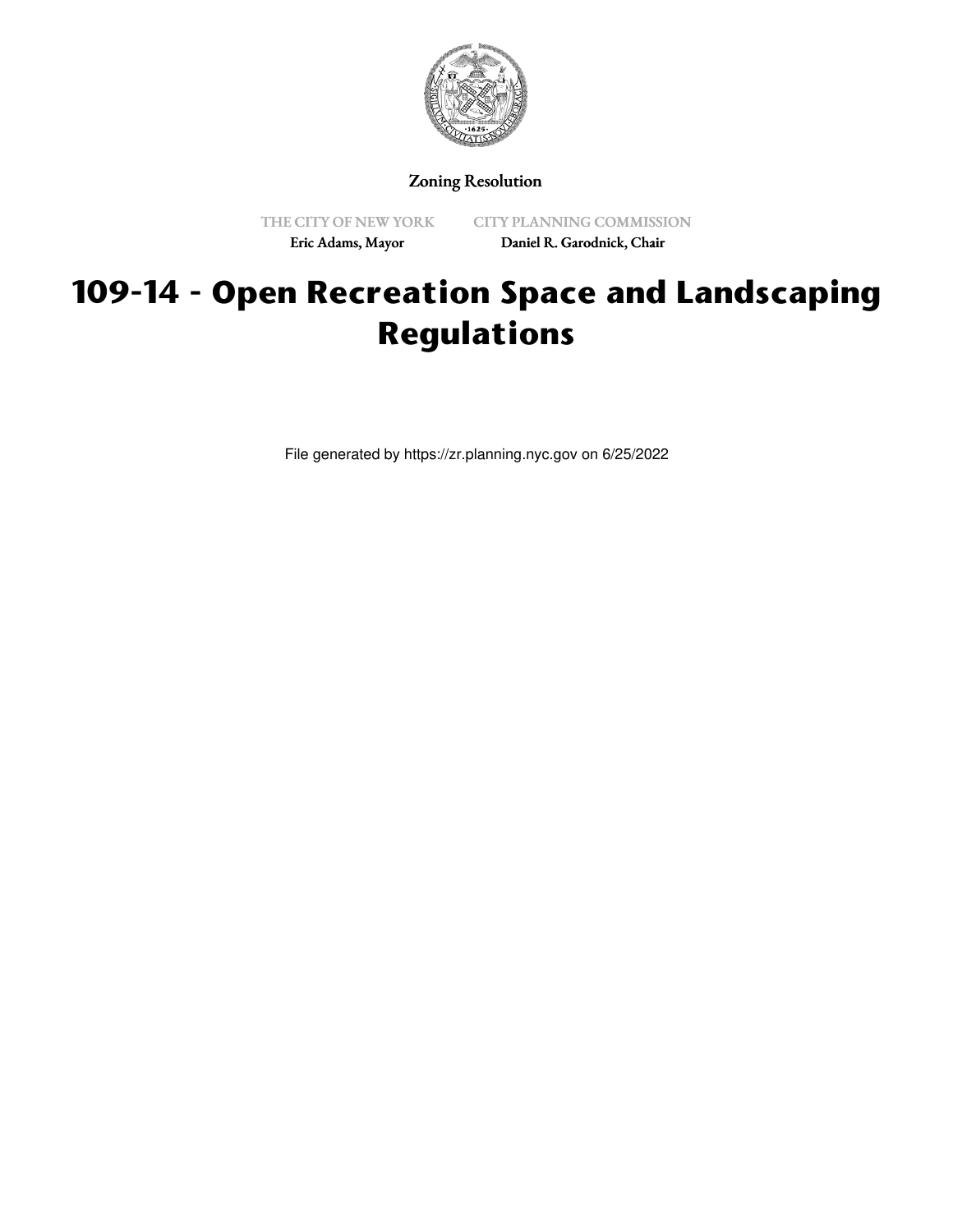LAST AMENDED 2/3/1977

## **109-141 - Open recreation space regulations**

LAST AMENDED 2/2/2011

For any #building# or portion of a #building# #developed# or #enlarged# after February 3, 1977, a minimum of 20 percent of the #lot area# of the #zoning lot# shall be provided as usable landscaped #open recreation space# accessible to the occupants of such #development# or #enlargement#. Such #open recreation space# may be accessible to the public.

Such #open recreation space# shall be located at the ground level and/or the roof level. However, if such #open recreation space# is located both at the ground level and at the roof level, not less than 40 percent may be located at either location. Such #open recreation space# shall be landscaped and properly maintained in accordance with the provisions of Section 109-142.

## **109-142 - Landscaping regulations**

LAST AMENDED 2/2/2011

The required #open recreation space#, as provided in Section 109-141, on a #zoning lot# containing a #development# or #enlargement# shall be landscaped and maintained in the following manner.

Ground level #open recreation space# shall:

- (a) have a minimum dimension of 20 feet for a #development# and 10 feet for an #enlargement#, measured perpendicular to its perimeter;
- (b) have no portion used as a driveway, vehicular access way or for parking, and shall be screened from off-street loading and service areas;
- (c) have a minimum of one linear foot of seating for each 50 square feet of #open recreation space#, conforming to the following standards:
	- (1) seating shall have a minimum depth of 16 inches; seating with backs at least 12 inches high shall have a minimum depth of 14 inches; seating 30 inches or more in depth shall count double provided there is access to both sides;
	- (2) seating higher than 36 inches and lower than 12 inches above the level of the adjacent walking surface shall not count toward meeting the seating requirements;
	- (3) the tops of walls including but not limited to those which bound planting beds, fountains and pools may be counted as seating when they conform to the dimensional standards in paragraphs  $(c)(1)$  and  $(c)(2)$  of this Section;
	- (4) movable seating or chairs may be credited as 30 inches of linear seating per chair; and
	- (5) steps do not count toward the seating requirements;
- (d) have paved areas paved with unit pavers, such as bricks or quarry tiles, or poured-in-place materials. If poured-in-place